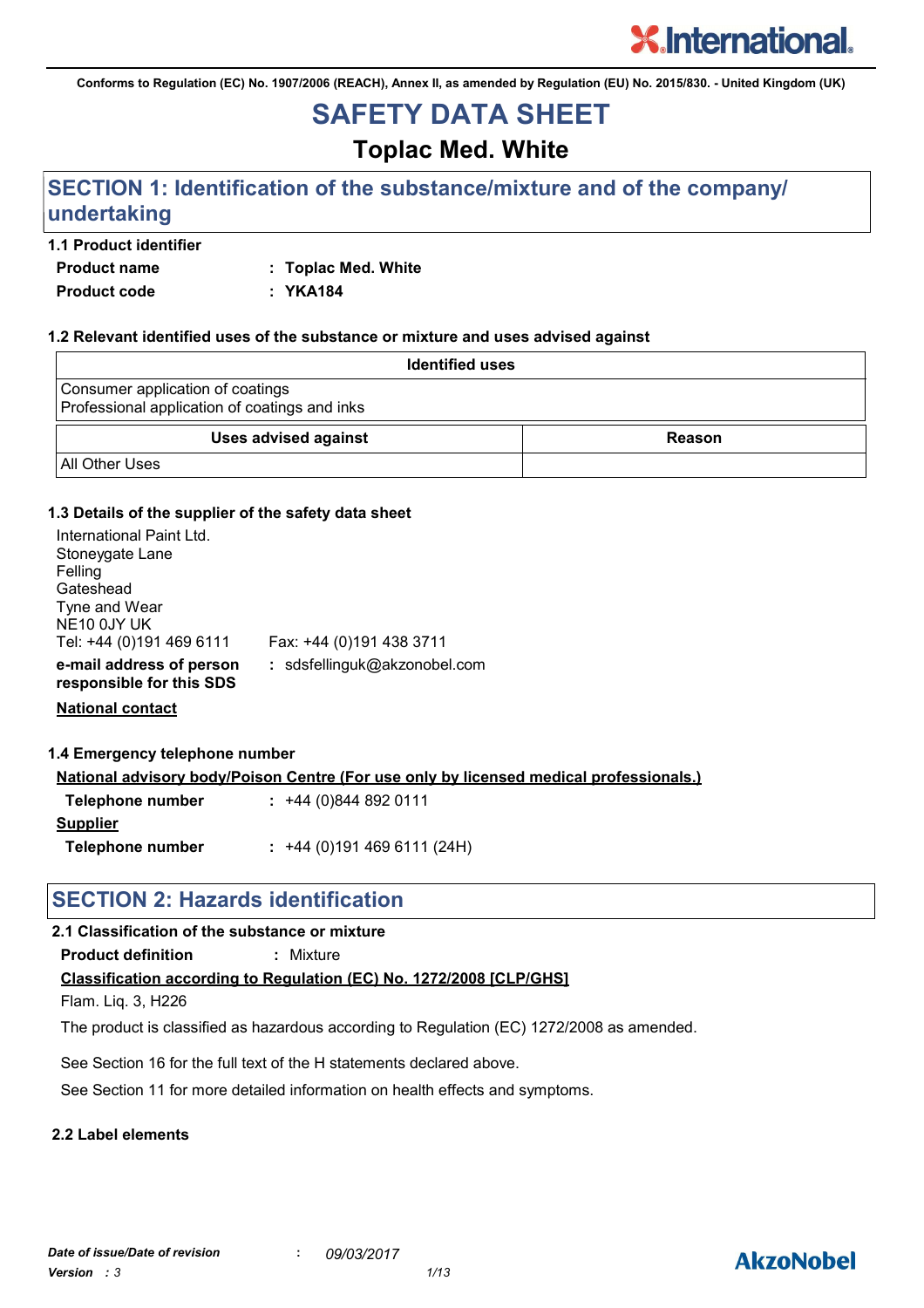# **SECTION 2: Hazards identification**

| <b>Hazard pictograms</b> |  |
|--------------------------|--|
|--------------------------|--|



| <b>Signal word</b>                                                                                                                                       | : Warning                                                                                                                                                |
|----------------------------------------------------------------------------------------------------------------------------------------------------------|----------------------------------------------------------------------------------------------------------------------------------------------------------|
| <b>Hazard statements</b>                                                                                                                                 | : Flammable liquid and vapour.                                                                                                                           |
| <b>Precautionary statements</b>                                                                                                                          |                                                                                                                                                          |
| General                                                                                                                                                  | : Read label before use. Keep out of reach of children. If medical advice is needed,<br>have product container or label at hand.                         |
| <b>Prevention</b>                                                                                                                                        | : Wear protective gloves. Wear eye or face protection. Keep away from heat, hot<br>surfaces, sparks, open flames and other ignition sources. No smoking. |
| <b>Response</b>                                                                                                                                          | : IF ON SKIN (or hair): Take off immediately all contaminated clothing. Rinse skin<br>with water or shower.                                              |
| <b>Storage</b>                                                                                                                                           | $:$ Keep cool.                                                                                                                                           |
| <b>Disposal</b>                                                                                                                                          | : Dispose of contents and container in accordance with all local, regional, national<br>and international regulations.                                   |
| <b>Supplemental label</b><br>elements                                                                                                                    | : Contains 2-butanone oxime. May produce an allergic reaction. Repeated exposure<br>may cause skin dryness or cracking.                                  |
|                                                                                                                                                          | Wear appropriate respirator when ventilation is inadequate.                                                                                              |
| <b>Annex XVII - Restrictions</b><br>on the manufacture,<br>placing on the market and<br>use of certain dangerous<br>substances, mixtures and<br>articles | : Not applicable.                                                                                                                                        |
|                                                                                                                                                          |                                                                                                                                                          |

**Other hazards which do : not result in classification** : None known. **2.3 Other hazards**

# **SECTION 3: Composition/information on ingredients**

**3.2 Mixtures :** Mixture

| <b>Product/ingredient</b><br>name          | <b>Identifiers</b>                                                                     | $%$ by<br>weight | <b>Classification</b><br><b>Regulation (EC) No.</b><br>1272/2008 [CLP]        | <b>Nota</b><br>(s) | <b>Type</b> |
|--------------------------------------------|----------------------------------------------------------------------------------------|------------------|-------------------------------------------------------------------------------|--------------------|-------------|
| Naphtha (petroleum),<br>hydrotreated heavy | REACH#:<br>01-2119486659-16<br>EC: 265-150-3<br>CAS: 64742-48-9<br>Index: 649-327-00-6 | $≥25 - ≤50$      | Asp. Tox. 1, H304<br>EUH066                                                   | P                  | [1] [2]     |
| 2-ethylhexanoic acid,<br>zirconium salt    | REACH#:<br>01-2119979088-21<br>EC: 245-018-1<br>CAS: 22464-99-9                        | $\leq 1$         | Repr. 2, H361fd (Fertility and<br>Unborn child) (oral)                        |                    | [1] [2]     |
| 2-butanone oxime                           | REACH#:<br>01-2119539477-28<br>EC: 202-496-6<br>CAS: 96-29-7<br>Index: 616-014-00-0    | $≤0.3$           | Acute Tox. 4, H312<br>Eye Dam. 1, H318<br>Skin Sens. 1, H317<br>Carc. 2, H351 |                    | $[1]$       |
| Date of issue/Date of revision             | 09/03/2017                                                                             |                  |                                                                               | <b>AkzoNobel</b>   |             |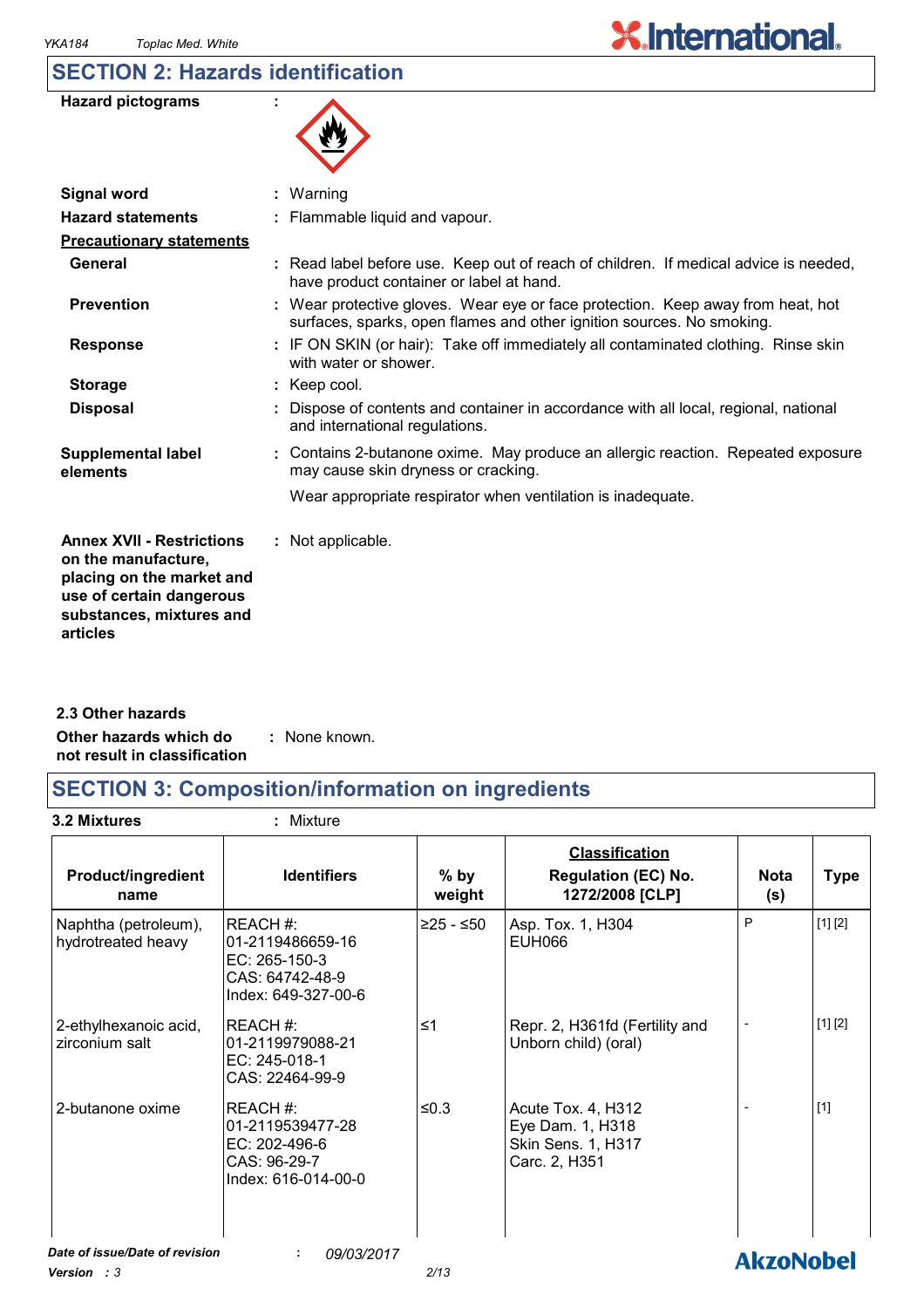# **SECTION 3: Composition/information on ingredients**

|  | See Section 16 for the |  |
|--|------------------------|--|
|  | full text of the H     |  |
|  | statements declared    |  |
|  | 'above.                |  |
|  |                        |  |

There are no additional ingredients present which, within the current knowledge of the supplier and in the concentrations applicable, are classified as hazardous to health or the environment, are PBTs or vPvBs or have been assigned a workplace exposure limit and hence require reporting in this section.

Type

[1] Substance classified with a health or environmental hazard

[2] Substance with a workplace exposure limit

[3] Substance meets the criteria for PBT according to Regulation (EC) No. 1907/2006, Annex XIII

[4] Substance meets the criteria for vPvB according to Regulation (EC) No. 1907/2006, Annex XIII

[5] Substance of equivalent concern

Occupational exposure limits, if available, are listed in Section 8.

| <b>Nota</b> |
|-------------|
| (s)         |

**X.International** 

# **SECTION 4: First aid measures**

#### **4.1 Description of first aid measures**

| General                           | : In all cases of doubt, or when symptoms persist, seek medical attention. Never give<br>anything by mouth to an unconscious person. If unconscious, place in recovery<br>position and seek medical advice. |
|-----------------------------------|-------------------------------------------------------------------------------------------------------------------------------------------------------------------------------------------------------------|
| Eye contact                       | : Remove contact lenses, irrigate copiously with clean, fresh water, holding the<br>eyelids apart for at least 10 minutes and seek immediate medical advice.                                                |
| <b>Inhalation</b>                 | : Remove to fresh air. Keep person warm and at rest. If not breathing, if breathing is<br>irregular or if respiratory arrest occurs, provide artificial respiration or oxygen by<br>trained personnel.      |
| <b>Skin contact</b>               | : Remove contaminated clothing and shoes. Wash skin thoroughly with soap and<br>water or use recognised skin cleanser. Do NOT use solvents or thinners.                                                     |
| Ingestion                         | : If swallowed, seek medical advice immediately and show the container or label.<br>Keep person warm and at rest. Do NOT induce vomiting.                                                                   |
| <b>Protection of first-aiders</b> | : No action shall be taken involving any personal risk or without suitable training. It<br>may be dangerous to the person providing aid to give mouth-to-mouth resuscitation.                               |

#### **4.2 Most important symptoms and effects, both acute and delayed**

| Potential acute health effects       |                                                                                                                                            |
|--------------------------------------|--------------------------------------------------------------------------------------------------------------------------------------------|
| Eye contact                          | : No known significant effects or critical hazards.                                                                                        |
| <b>Inhalation</b>                    | : No known significant effects or critical hazards.                                                                                        |
| <b>Skin contact</b>                  | : Defatting to the skin. May cause skin dryness and irritation.                                                                            |
| Ingestion                            | : No known significant effects or critical hazards.                                                                                        |
| <u> Over-exposure signs/symptoms</u> |                                                                                                                                            |
| Eye contact                          | : No specific data.                                                                                                                        |
| <b>Inhalation</b>                    | : Adverse symptoms may include the following:<br>headache<br>drowsiness/fatigue<br>dizziness/vertigo<br>muscle weakness<br>unconsciousness |
| <b>Skin contact</b>                  | : Adverse symptoms may include the following:<br>irritation<br>dryness<br>cracking                                                         |
| Ingestion                            | : No specific data.                                                                                                                        |

#### **4.3 Indication of any immediate medical attention and special treatment needed**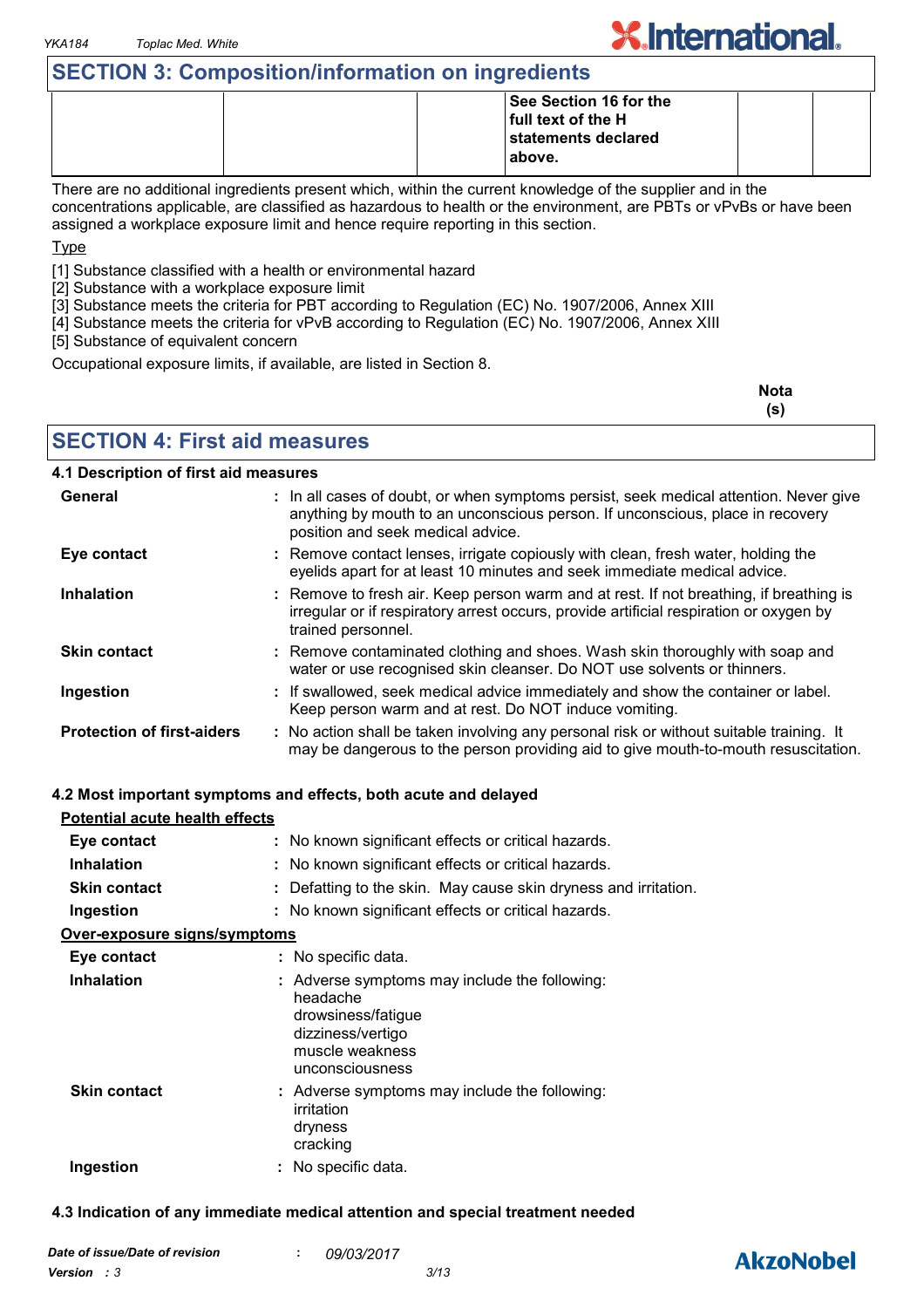# **SECTION 4: First aid measures**

| Notes to physician                                       | : Treat symptomatically. Contact poison treatment specialist immediately if large<br>quantities have been ingested or inhaled.                                                                                                                                                                                                                                      |  |
|----------------------------------------------------------|---------------------------------------------------------------------------------------------------------------------------------------------------------------------------------------------------------------------------------------------------------------------------------------------------------------------------------------------------------------------|--|
| <b>Specific treatments</b>                               | : No specific treatment.                                                                                                                                                                                                                                                                                                                                            |  |
| <b>SECTION 5: Firefighting measures</b>                  |                                                                                                                                                                                                                                                                                                                                                                     |  |
| 5.1 Extinguishing media                                  |                                                                                                                                                                                                                                                                                                                                                                     |  |
| <b>Suitable extinguishing</b><br>media                   | : Use dry chemical, $CO2$ , water spray (fog) or foam.                                                                                                                                                                                                                                                                                                              |  |
| Unsuitable extinguishing<br>media                        | : Do not use water jet.                                                                                                                                                                                                                                                                                                                                             |  |
|                                                          | 5.2 Special hazards arising from the substance or mixture                                                                                                                                                                                                                                                                                                           |  |
| <b>Hazards from the</b><br>substance or mixture          | : Flammable liquid and vapour. In a fire or if heated, a pressure increase will occur<br>and the container may burst, with the risk of a subsequent explosion. Runoff to<br>sewer may create fire or explosion hazard.                                                                                                                                              |  |
| <b>Hazardous thermal</b><br>decomposition products       | : Decomposition products may include the following materials:<br>carbon dioxide<br>carbon monoxide<br>metal oxide/oxides                                                                                                                                                                                                                                            |  |
| 5.3 Advice for firefighters                              |                                                                                                                                                                                                                                                                                                                                                                     |  |
| <b>Special protective actions</b><br>for fire-fighters   | : Promptly isolate the scene by removing all persons from the vicinity of the incident if<br>there is a fire. No action shall be taken involving any personal risk or without<br>suitable training. Move containers from fire area if this can be done without risk.<br>Use water spray to keep fire-exposed containers cool.                                       |  |
| <b>Special protective</b><br>equipment for fire-fighters | Fire-fighters should wear appropriate protective equipment and self-contained<br>breathing apparatus (SCBA) with a full face-piece operated in positive pressure<br>mode. Clothing for fire-fighters (including helmets, protective boots and gloves)<br>conforming to European standard EN 469 will provide a basic level of protection for<br>chemical incidents. |  |

# **SECTION 6: Accidental release measures**

|                                                          | 6.1 Personal precautions, protective equipment and emergency procedures                                                                                                                                                                                                                                                                                                                                                                                                                        |  |
|----------------------------------------------------------|------------------------------------------------------------------------------------------------------------------------------------------------------------------------------------------------------------------------------------------------------------------------------------------------------------------------------------------------------------------------------------------------------------------------------------------------------------------------------------------------|--|
| For non-emergency<br>personnel                           | : No action shall be taken involving any personal risk or without suitable training.<br>Evacuate surrounding areas. Keep unnecessary and unprotected personnel from<br>entering. Do not touch or walk through spilt material. Shut off all ignition sources.<br>No flares, smoking or flames in hazard area. Avoid breathing vapour or mist.<br>Provide adequate ventilation. Wear appropriate respirator when ventilation is<br>inadequate. Put on appropriate personal protective equipment. |  |
|                                                          | For emergency responders : If specialised clothing is required to deal with the spillage, take note of any<br>information in Section 8 on suitable and unsuitable materials. See also the<br>information in "For non-emergency personnel".                                                                                                                                                                                                                                                     |  |
| <b>6.2 Environmental</b><br>precautions                  | : Avoid dispersal of spilt material and runoff and contact with soil, waterways, drains<br>and sewers. Inform the relevant authorities if the product has caused environmental<br>pollution (sewers, waterways, soil or air).                                                                                                                                                                                                                                                                  |  |
| 6.3 Methods and material for containment and cleaning up |                                                                                                                                                                                                                                                                                                                                                                                                                                                                                                |  |

Stop leak if without risk. Move containers from spill area. Use spark-proof tools and explosion-proof equipment. Dilute with water and mop up if water-soluble. Alternatively, or if water-insoluble, absorb with an inert dry material and place in an appropriate waste disposal container. Dispose of via a licensed waste disposal contractor. **Small spill :**

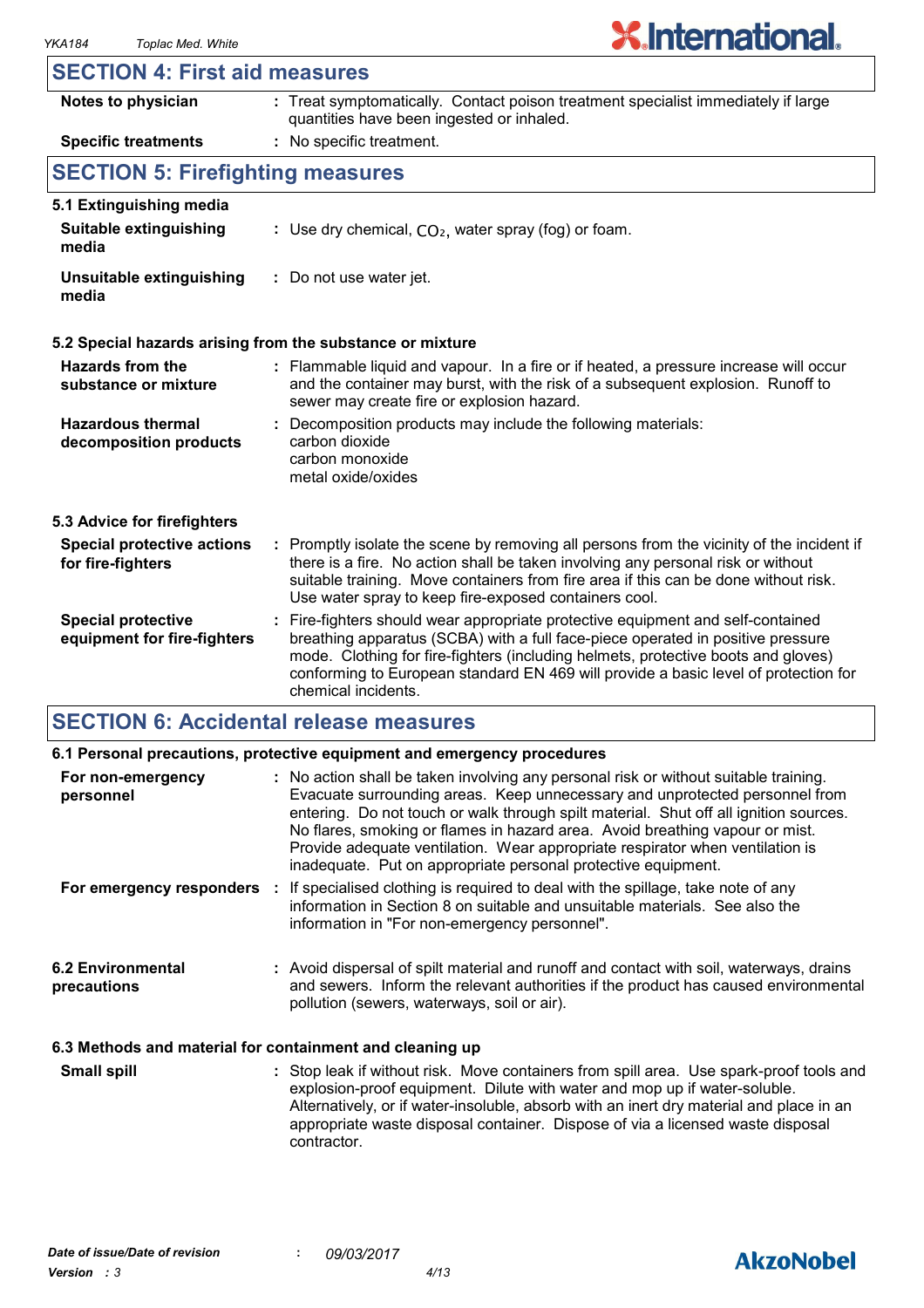# **SECTION 6: Accidental release measures**

| Large spill                        | : Stop leak if without risk. Move containers from spill area. Use spark-proof tools and<br>explosion-proof equipment. Approach the release from upwind. Prevent entry into<br>sewers, water courses, basements or confined areas. Wash spillages into an<br>effluent treatment plant or proceed as follows. Contain and collect spillage with non-<br>combustible, absorbent material e.g. sand, earth, vermiculite or diatomaceous earth<br>and place in container for disposal according to local regulations. Dispose of via a<br>licensed waste disposal contractor. Contaminated absorbent material may pose the<br>same hazard as the spilt product. |
|------------------------------------|------------------------------------------------------------------------------------------------------------------------------------------------------------------------------------------------------------------------------------------------------------------------------------------------------------------------------------------------------------------------------------------------------------------------------------------------------------------------------------------------------------------------------------------------------------------------------------------------------------------------------------------------------------|
| 6.4 Reference to other<br>sections | : See Section 1 for emergency contact information.<br>See Section 8 for information on appropriate personal protective equipment.<br>See Section 13 for additional waste treatment information.                                                                                                                                                                                                                                                                                                                                                                                                                                                            |

# **SECTION 7: Handling and storage**

The information in this section contains generic advice and guidance. The list of Identified Uses in Section 1 should be consulted for any available use-specific information provided in the Exposure Scenario(s).

#### **7.1 Precautions for safe handling**

| <b>Protective measures</b>                | : Put on appropriate personal protective equipment (see Section 8). Do not ingest.<br>Avoid contact with eyes, skin and clothing. Avoid breathing vapour or mist. Use<br>only with adequate ventilation. Wear appropriate respirator when ventilation is<br>inadequate. Do not enter storage areas and confined spaces unless adequately<br>ventilated. Keep in the original container or an approved alternative made from a<br>compatible material, kept tightly closed when not in use. Store and use away from<br>heat, sparks, open flame or any other ignition source. Use explosion-proof electrical<br>(ventilating, lighting and material handling) equipment. Use only non-sparking tools.<br>Take precautionary measures against electrostatic discharges. Empty containers<br>retain product residue and can be hazardous. Do not reuse container. |
|-------------------------------------------|----------------------------------------------------------------------------------------------------------------------------------------------------------------------------------------------------------------------------------------------------------------------------------------------------------------------------------------------------------------------------------------------------------------------------------------------------------------------------------------------------------------------------------------------------------------------------------------------------------------------------------------------------------------------------------------------------------------------------------------------------------------------------------------------------------------------------------------------------------------|
| Advice on general<br>occupational hygiene | : Eating, drinking and smoking should be prohibited in areas where this material is<br>handled, stored and processed. Workers should wash hands and face before<br>eating, drinking and smoking. Remove contaminated clothing and protective<br>equipment before entering eating areas. See also Section 8 for additional<br>information on hygiene measures.                                                                                                                                                                                                                                                                                                                                                                                                                                                                                                  |

#### **7.2 Conditions for safe storage, including any incompatibilities**

Store in accordance with local regulations. Store in a segregated and approved area. Store in original container protected from direct sunlight in a dry, cool and well-ventilated area, away from incompatible materials (see Section 10) and food and drink. Eliminate all ignition sources. Vapours are heavier than air and may spread along floors. Separate from oxidizing materials. Keep container tightly closed and sealed until ready for use. Containers that have been opened must be carefully resealed and kept upright to prevent leakage. Do not store in unlabelled containers. Use appropriate containment to avoid environmental contamination.

| 7.3 Specific end use(s)    |                  |
|----------------------------|------------------|
| <b>Recommendations</b>     | : Not available. |
| Industrial sector specific | : Not available. |
| solutions                  |                  |

# **SECTION 8: Exposure controls/personal protection**

The information in this section contains generic advice and guidance. Information is provided based on typical anticipated uses of the product. Additional measures might be required for bulk handling or other uses that could significantly increase worker exposure or environmental releases.

#### **8.1 Control parameters**

# **Occupational exposure limits**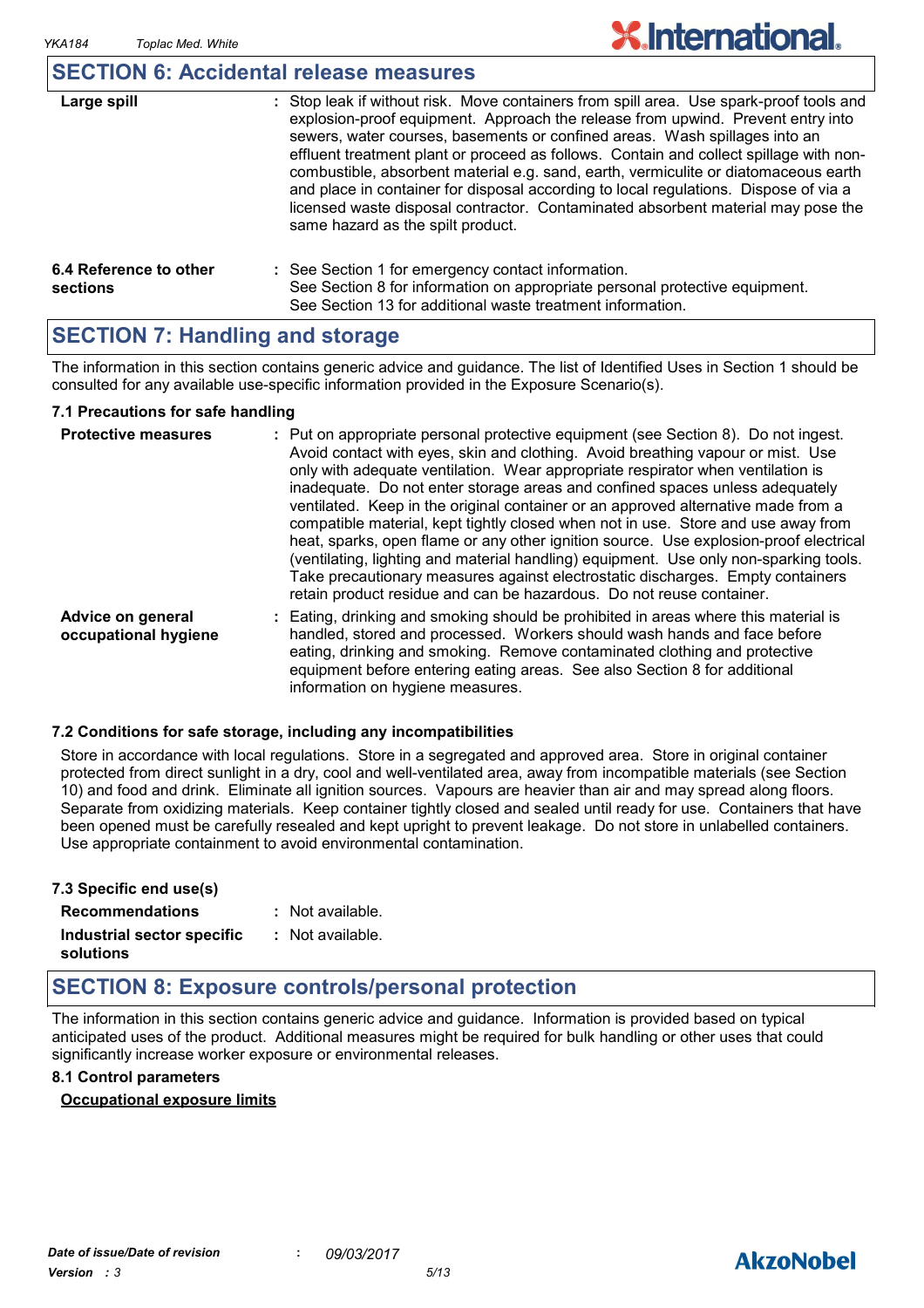# **SECTION 8: Exposure controls/personal protection**

| Product/ingredient name                                  |                                                                                                                                                                                                                                                                                                                                                                                          | <b>Exposure limit values</b>                                                                                                                                                                                                                                                                                                                                                                                                                                                                                                                                                                                                                                                                                                                                                                                                                                                                                                                                                                                                                                                                                                                                                              |  |
|----------------------------------------------------------|------------------------------------------------------------------------------------------------------------------------------------------------------------------------------------------------------------------------------------------------------------------------------------------------------------------------------------------------------------------------------------------|-------------------------------------------------------------------------------------------------------------------------------------------------------------------------------------------------------------------------------------------------------------------------------------------------------------------------------------------------------------------------------------------------------------------------------------------------------------------------------------------------------------------------------------------------------------------------------------------------------------------------------------------------------------------------------------------------------------------------------------------------------------------------------------------------------------------------------------------------------------------------------------------------------------------------------------------------------------------------------------------------------------------------------------------------------------------------------------------------------------------------------------------------------------------------------------------|--|
| Naphtha (petroleum), hydrotreated heavy                  |                                                                                                                                                                                                                                                                                                                                                                                          | EU OEL (Europe).<br>TWA: 1200 mg/m <sup>3</sup> 8 hours.<br>TWA: 197 ppm 8 hours.                                                                                                                                                                                                                                                                                                                                                                                                                                                                                                                                                                                                                                                                                                                                                                                                                                                                                                                                                                                                                                                                                                         |  |
| 2-ethylhexanoic acid, zirconium salt                     |                                                                                                                                                                                                                                                                                                                                                                                          | EH40/2005 WELs (United Kingdom (UK), 12/2011).<br>STEL: 10 mg/m <sup>3</sup> , (as Zr) 15 minutes.<br>TWA: $5 \text{ mg/m}^3$ , (as Zr) 8 hours.                                                                                                                                                                                                                                                                                                                                                                                                                                                                                                                                                                                                                                                                                                                                                                                                                                                                                                                                                                                                                                          |  |
| <b>Recommended monitoring</b><br>procedures<br>required. |                                                                                                                                                                                                                                                                                                                                                                                          | If this product contains ingredients with exposure limits, personal, workplace<br>atmosphere or biological monitoring may be required to determine the effectiveness<br>of the ventilation or other control measures and/or the necessity to use respiratory<br>protective equipment. Reference should be made to monitoring standards, such as<br>the following: European Standard EN 689 (Workplace atmospheres - Guidance for<br>the assessment of exposure by inhalation to chemical agents for comparison with<br>limit values and measurement strategy) European Standard EN 14042 (Workplace<br>atmospheres - Guide for the application and use of procedures for the assessment<br>of exposure to chemical and biological agents) European Standard EN 482<br>(Workplace atmospheres - General requirements for the performance of procedures<br>for the measurement of chemical agents) Reference to national guidance<br>documents for methods for the determination of hazardous substances will also be                                                                                                                                                                       |  |
| <b>DNELs/DMELs</b><br>No DNELs/DMELs available.          |                                                                                                                                                                                                                                                                                                                                                                                          |                                                                                                                                                                                                                                                                                                                                                                                                                                                                                                                                                                                                                                                                                                                                                                                                                                                                                                                                                                                                                                                                                                                                                                                           |  |
|                                                          |                                                                                                                                                                                                                                                                                                                                                                                          |                                                                                                                                                                                                                                                                                                                                                                                                                                                                                                                                                                                                                                                                                                                                                                                                                                                                                                                                                                                                                                                                                                                                                                                           |  |
| <b>PNECs</b><br>No PNECs available                       |                                                                                                                                                                                                                                                                                                                                                                                          |                                                                                                                                                                                                                                                                                                                                                                                                                                                                                                                                                                                                                                                                                                                                                                                                                                                                                                                                                                                                                                                                                                                                                                                           |  |
| 8.2 Exposure controls                                    |                                                                                                                                                                                                                                                                                                                                                                                          |                                                                                                                                                                                                                                                                                                                                                                                                                                                                                                                                                                                                                                                                                                                                                                                                                                                                                                                                                                                                                                                                                                                                                                                           |  |
| Appropriate engineering<br>controls                      | : Use only with adequate ventilation. Use process enclosures, local exhaust<br>ventilation or other engineering controls to keep worker exposure to airborne<br>contaminants below any recommended or statutory limits. The engineering<br>controls also need to keep gas, vapour or dust concentrations below any lower<br>explosive limits. Use explosion-proof ventilation equipment. |                                                                                                                                                                                                                                                                                                                                                                                                                                                                                                                                                                                                                                                                                                                                                                                                                                                                                                                                                                                                                                                                                                                                                                                           |  |
| <b>Individual protection measures</b>                    |                                                                                                                                                                                                                                                                                                                                                                                          |                                                                                                                                                                                                                                                                                                                                                                                                                                                                                                                                                                                                                                                                                                                                                                                                                                                                                                                                                                                                                                                                                                                                                                                           |  |
| <b>Hygiene measures</b>                                  |                                                                                                                                                                                                                                                                                                                                                                                          | Wash hands, forearms and face thoroughly after handling chemical products,<br>before eating, smoking and using the lavatory and at the end of the working period.<br>Appropriate techniques should be used to remove potentially contaminated clothing.<br>Wash contaminated clothing before reusing. Ensure that eyewash stations and<br>safety showers are close to the workstation location.                                                                                                                                                                                                                                                                                                                                                                                                                                                                                                                                                                                                                                                                                                                                                                                           |  |
| <b>Eye/face protection</b>                               | : Safety eyewear complying with an approved standard should be used when a risk<br>assessment indicates this is necessary to avoid exposure to liquid splashes, mists,<br>gases or dusts. If contact is possible, the following protection should be worn,<br>unless the assessment indicates a higher degree of protection: safety glasses with<br>side-shields.                        |                                                                                                                                                                                                                                                                                                                                                                                                                                                                                                                                                                                                                                                                                                                                                                                                                                                                                                                                                                                                                                                                                                                                                                                           |  |
| <b>Skin protection</b>                                   |                                                                                                                                                                                                                                                                                                                                                                                          |                                                                                                                                                                                                                                                                                                                                                                                                                                                                                                                                                                                                                                                                                                                                                                                                                                                                                                                                                                                                                                                                                                                                                                                           |  |
| <b>Hand protection</b>                                   |                                                                                                                                                                                                                                                                                                                                                                                          | : Use chemical resistant gloves classified under Standard EN 374: Protective gloves<br>against chemicals and micro-organisms. Recommended: Viton® or Nitrile<br>gloves. When prolonged or frequently repeated contact may occur, a glove with a<br>protection class of 6 (breakthrough time greater than 480 minutes according to EN<br>374) is recommended. When only brief contact is expected, a glove with a<br>protection class of 2 or higher (breakthrough time greater than 30 minutes<br>according to EN 374) is recommended. The user must check that the final choice<br>of type of glove selected for handling this product is the most appropriate and takes<br>into account the particular conditions of use, as included in the user's risk<br>assessment. NOTICE: The selection of a specific glove for a particular application<br>and duration of use in a workplace should also take into account all relevant<br>workplace factors such as, but not limited to: Other chemicals which may be<br>handled, physical requirements (cut/puncture protection, dexterity, thermal<br>protection), potential body reactions to glove materials, as well as the instructions/ |  |

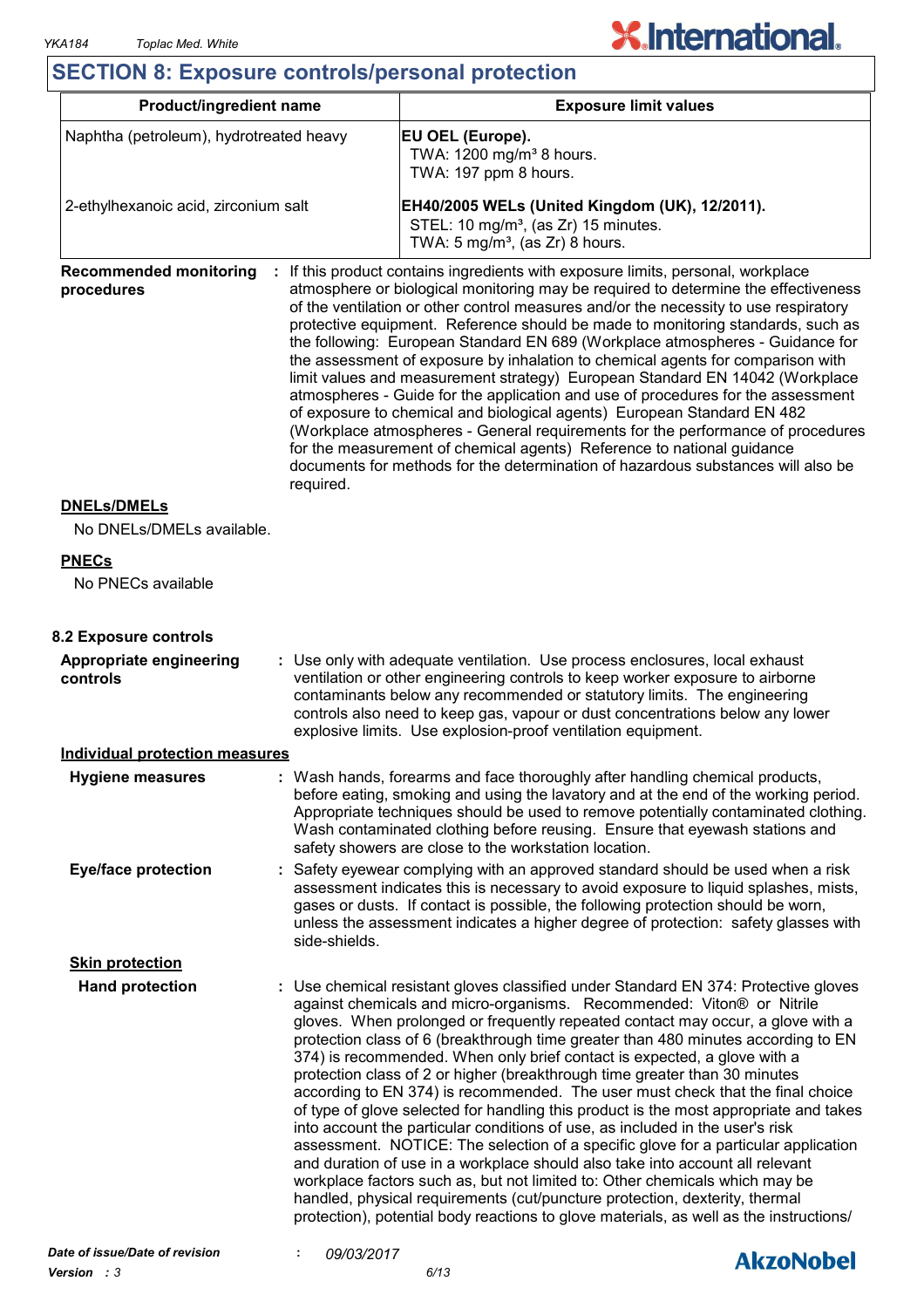|                                           | <b>SECTION 8: Exposure controls/personal protection</b>                                                                                                                                                                                                                                                                                                                                                                                                                                                                                              |  |
|-------------------------------------------|------------------------------------------------------------------------------------------------------------------------------------------------------------------------------------------------------------------------------------------------------------------------------------------------------------------------------------------------------------------------------------------------------------------------------------------------------------------------------------------------------------------------------------------------------|--|
|                                           | specifications provided by the glove supplier. Barrier creams may help to protect<br>the exposed areas of the skin but should not be applied once exposure has<br>occurred.                                                                                                                                                                                                                                                                                                                                                                          |  |
| <b>Body protection</b>                    | : Personal protective equipment for the body should be selected based on the task<br>being performed and the risks involved and should be approved by a specialist<br>before handling this product. When there is a risk of ignition from static electricity,<br>wear anti-static protective clothing. For the greatest protection from static<br>discharges, clothing should include anti-static overalls, boots and gloves. Refer to<br>European Standard EN 1149 for further information on material and design<br>requirements and test methods. |  |
| Other skin protection                     | : Appropriate footwear and any additional skin protection measures should be<br>selected based on the task being performed and the risks involved and should be<br>approved by a specialist before handling this product.                                                                                                                                                                                                                                                                                                                            |  |
| <b>Respiratory protection</b>             | : Use a properly fitted, air-purifying or air-fed respirator complying with an approved<br>standard if a risk assessment indicates this is necessary. Respirator selection<br>must be based on known or anticipated exposure levels, the hazards of the product<br>and the safe working limits of the selected respirator.                                                                                                                                                                                                                           |  |
| <b>Environmental exposure</b><br>controls | : Emissions from ventilation or work process equipment should be checked to<br>ensure they comply with the requirements of environmental protection legislation.<br>In some cases, fume scrubbers, filters or engineering modifications to the process<br>equipment will be necessary to reduce emissions to acceptable levels.                                                                                                                                                                                                                      |  |

# **SECTION 9: Physical and chemical properties**

#### Liquid. **: Appearance** Lowest known value: 155 to 217°C (311 to 422.6°F)(Naphtha (petroleum), **:** hydrotreated heavy). **Physical state Melting point/freezing point Initial boiling point and boiling range Vapour pressure Relative density Vapour density Solubility(ies)** Not available. **:** 1.23 **:** Not available. **:** Not available. **: :** Insoluble in the following materials: cold water. **Odour** Solvent. **pH Colour** : White. **Evaporation rate Auto-ignition temperature Flash point** Not available. **:** Closed cup: 43°C **:** Greatest known range: Lower: 1.4% Upper: 7.6% (Naphtha (petroleum), **:** hydrotreated heavy) Not available. **: Partition coefficient: n-octanol/ : Not available.** Not applicable. **: Viscosity Kinematic (room temperature): 284 mm<sup>2</sup>/s Odour threshold water Upper/lower flammability or explosive limits Explosive properties** : Not available. **: Oxidising properties :** Not available. **9.1 Information on basic physical and chemical properties Decomposition temperature :** Not available. **Flammability (solid, gas) :** Not available.

# **9.2 Other information**

No additional information.

# **AkzoNobel**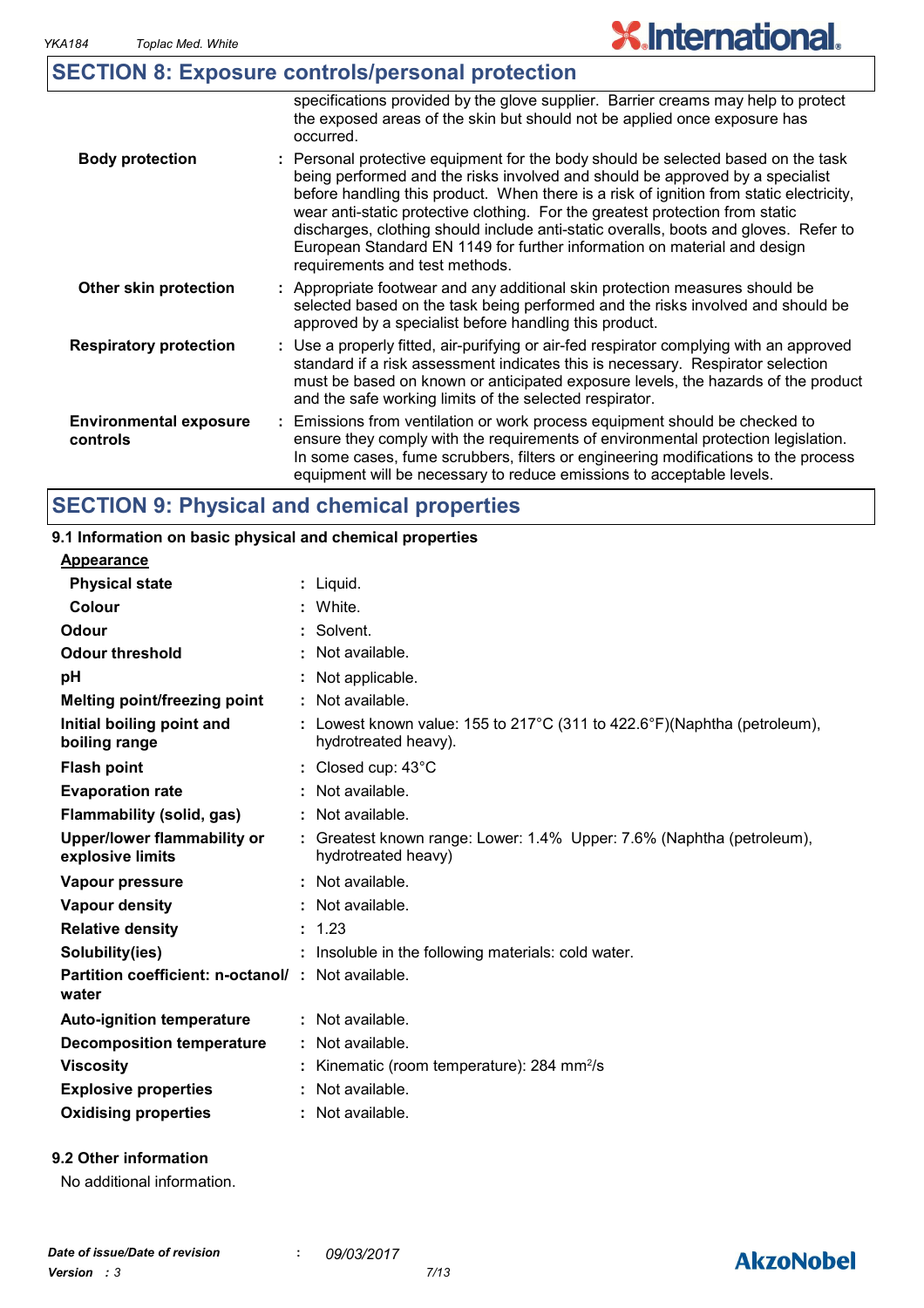# **10.6 Hazardous 10.4 Conditions to avoid** : Avoid all possible sources of ignition (spark or flame). Do not pressurise, cut, weld, braze, solder, drill, grind or expose containers to heat or sources of ignition. Under normal conditions of storage and use, hazardous decomposition products **: 10.2 Chemical stability** : Reactive or incompatible with the following materials: oxidizing materials **: 10.5 Incompatible materials : 10.3 Possibility of hazardous reactions :** Under normal conditions of storage and use, hazardous reactions will not occur. **SECTION 10: Stability and reactivity 10.1 Reactivity :** No specific test data related to reactivity available for this product or its ingredients.

**decomposition products** should not be produced.

# **SECTION 11: Toxicological information**

#### **11.1 Information on toxicological effects**

#### **Acute toxicity**

| <b>Product/ingredient name</b>             | Result      | <b>Species</b> | <b>Dose</b> | <b>Exposure</b> |
|--------------------------------------------|-------------|----------------|-------------|-----------------|
| Naphtha (petroleum),<br>hydrotreated heavy | ILD50 Oral  | Rat            | 6000 mg/kg  |                 |
| 2-ethylhexanoic acid,<br>zirconium salt    | LD50 Dermal | Rabbit         | $>5$ g/kg   |                 |
|                                            | LD50 Oral   | Rat            | $>5$ g/kg   |                 |
| 2-butanone oxime                           | LD50 Dermal | Rat            | 1001 mg/kg  | -               |

**Conclusion/Summary :** Not available.

#### **Irritation/Corrosion**

| Product/ingredient name                            | <b>Result</b>          | <b>Species</b> | <b>Score</b>             | <b>Exposure</b>    | <b>Observation</b> |
|----------------------------------------------------|------------------------|----------------|--------------------------|--------------------|--------------------|
| 2-butanone oxime                                   | Eyes - Severe irritant | Rabbit         | $\overline{\phantom{0}}$ | 100<br>microliters |                    |
| <b>Conclusion/Summary</b>                          | : Not available.       |                |                          |                    |                    |
| <b>Sensitisation</b>                               |                        |                |                          |                    |                    |
| <b>Conclusion/Summary</b>                          | : Not available.       |                |                          |                    |                    |
| <b>Mutagenicity</b>                                |                        |                |                          |                    |                    |
| <b>Conclusion/Summary</b>                          | : Not available.       |                |                          |                    |                    |
| <b>Carcinogenicity</b>                             |                        |                |                          |                    |                    |
| <b>Conclusion/Summary</b>                          | $:$ Not available.     |                |                          |                    |                    |
| <b>Reproductive toxicity</b>                       |                        |                |                          |                    |                    |
| <b>Conclusion/Summary</b>                          | $:$ Not available.     |                |                          |                    |                    |
| <b>Teratogenicity</b>                              |                        |                |                          |                    |                    |
| <b>Conclusion/Summary</b>                          | : Not available.       |                |                          |                    |                    |
| Specific target organ toxicity (single exposure)   |                        |                |                          |                    |                    |
| Not available.                                     |                        |                |                          |                    |                    |
| Specific target organ toxicity (repeated exposure) |                        |                |                          |                    |                    |
| Not available.                                     |                        |                |                          |                    |                    |

#### **Aspiration hazard**

| <b>Product/ingredient name</b>          | <b>Result</b>                  |
|-----------------------------------------|--------------------------------|
| Naphtha (petroleum), hydrotreated heavy | ASPIRATION HAZARD - Category 1 |

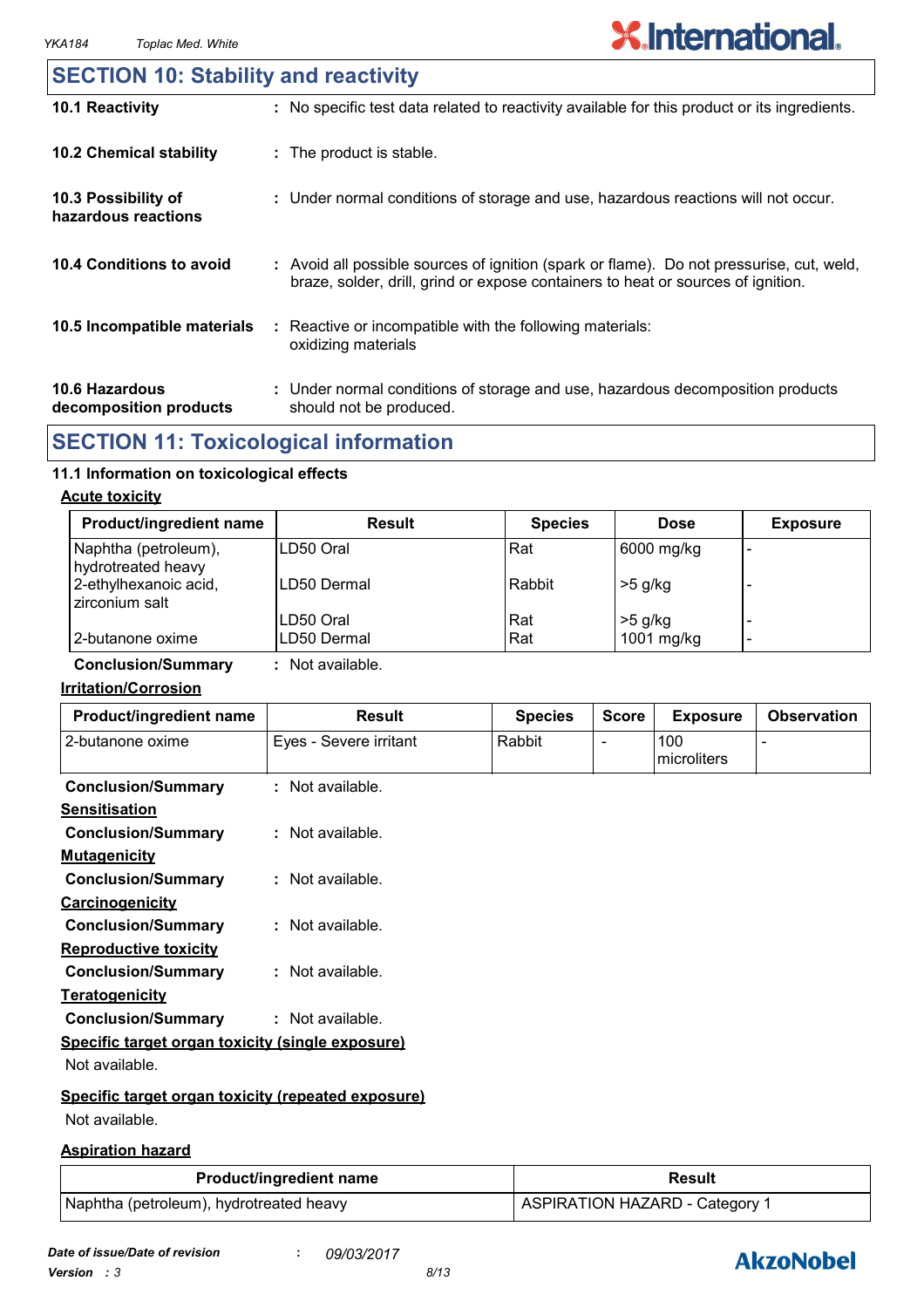# **SECTION 11: Toxicological information**

| Information on likely routes : Not available.<br>of exposure |                                                                                                                                          |
|--------------------------------------------------------------|------------------------------------------------------------------------------------------------------------------------------------------|
| <b>Potential acute health effects</b>                        |                                                                                                                                          |
| Eye contact                                                  | : No known significant effects or critical hazards.                                                                                      |
| <b>Inhalation</b>                                            | : No known significant effects or critical hazards.                                                                                      |
| <b>Skin contact</b>                                          | : Defatting to the skin. May cause skin dryness and irritation.                                                                          |
| Ingestion                                                    | : No known significant effects or critical hazards.                                                                                      |
|                                                              | Symptoms related to the physical, chemical and toxicological characteristics                                                             |
| Eye contact                                                  | : No specific data.                                                                                                                      |
| <b>Inhalation</b>                                            | Adverse symptoms may include the following:<br>headache<br>drowsiness/fatigue<br>dizziness/vertigo<br>muscle weakness<br>unconsciousness |
| <b>Skin contact</b>                                          | : Adverse symptoms may include the following:<br>irritation<br>dryness<br>cracking                                                       |
| Ingestion                                                    | : No specific data.                                                                                                                      |
|                                                              | Delayed and immediate effects as well as chronic effects from short and long-term exposure                                               |
| <b>Short term exposure</b>                                   |                                                                                                                                          |
| <b>Potential immediate</b><br>effects                        | : Not available.                                                                                                                         |
| <b>Potential delayed effects</b>                             | : Not available.                                                                                                                         |
| Long term exposure                                           |                                                                                                                                          |
| <b>Potential immediate</b><br>effects                        | : Not available.                                                                                                                         |
| <b>Potential delayed effects</b>                             | : Not available.                                                                                                                         |
| <b>Potential chronic health effects</b>                      |                                                                                                                                          |
| Not available.                                               |                                                                                                                                          |
| <b>Conclusion/Summary</b>                                    | : Not available.                                                                                                                         |
| <b>General</b>                                               | Prolonged or repeated contact can defat the skin and lead to irritation, cracking and/<br>or dermatitis.                                 |
| Carcinogenicity                                              | No known significant effects or critical hazards.                                                                                        |
| <b>Mutagenicity</b>                                          | No known significant effects or critical hazards.                                                                                        |
| <b>Teratogenicity</b>                                        | No known significant effects or critical hazards.                                                                                        |
| <b>Developmental effects</b>                                 | No known significant effects or critical hazards.                                                                                        |
| <b>Fertility effects</b>                                     | No known significant effects or critical hazards.                                                                                        |
|                                                              |                                                                                                                                          |

# **Other information :**

: Not available.

# **SECTION 12: Ecological information**

#### **12.1 Toxicity**

| Product/ingredient name   | Result                                          | <b>Species</b>             | <b>Exposure</b> |
|---------------------------|-------------------------------------------------|----------------------------|-----------------|
| 12-butanone oxime         | Acute LC50 843000 to 914000 µg/l<br>Fresh water | Fish - Pimephales promelas | I96 hours       |
| <b>Conclusion/Summary</b> | Not available.                                  |                            |                 |



**X.International.**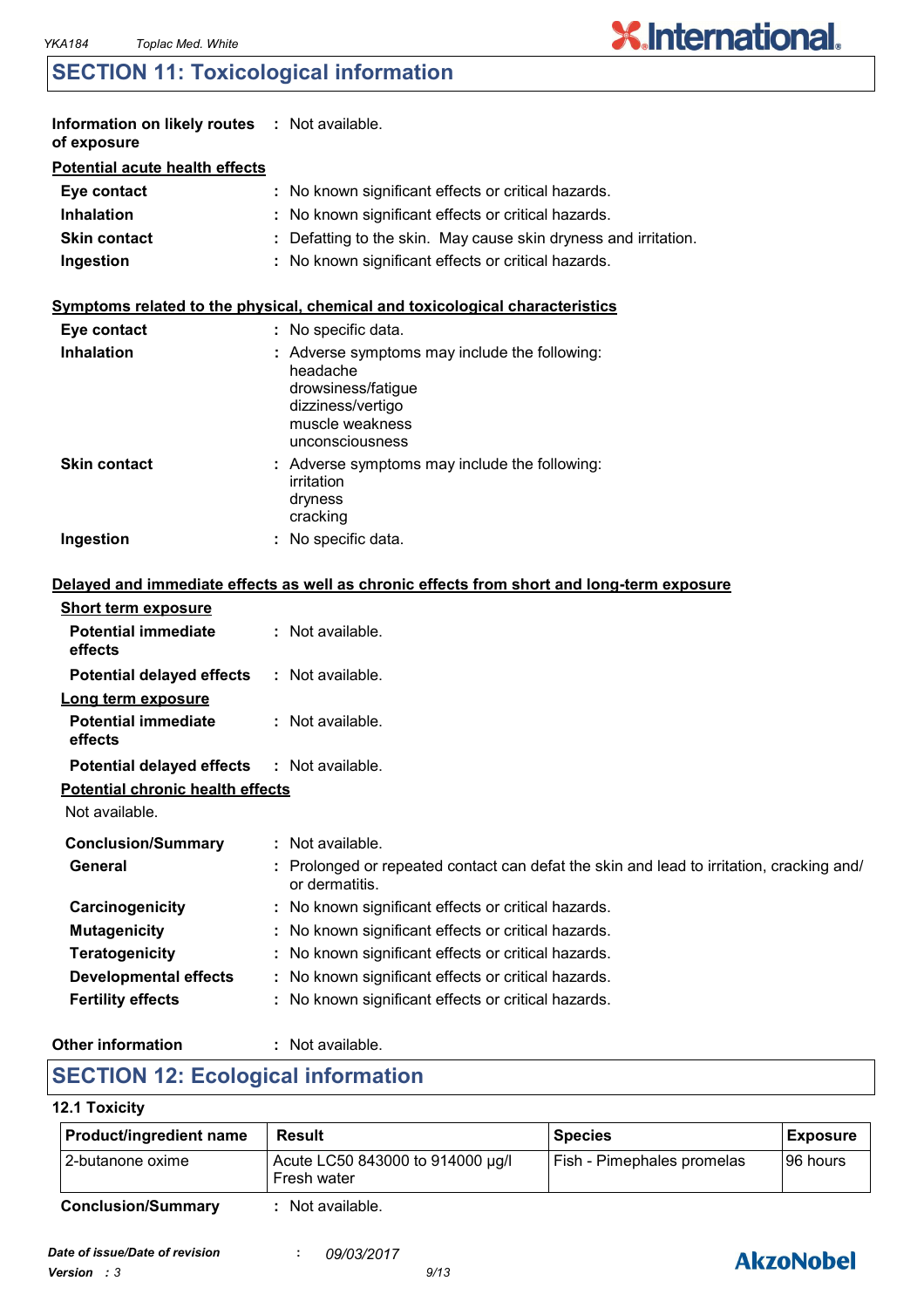# **SECTION 12: Ecological information**

### **12.2 Persistence and degradability**

**Conclusion/Summary :** Not available.

| <b>Product/ingredient name</b>             | $\mathsf{Loa}\mathsf{P}_{\mathsf{ow}}$ | <b>BCF</b>  | l Potential |
|--------------------------------------------|----------------------------------------|-------------|-------------|
| Naphtha (petroleum),<br>hydrotreated heavy |                                        | 10 to 2500  | high        |
| 2-ethylhexanoic acid,<br>zirconium salt    |                                        | 2.96        | l low       |
| 2-butanone oxime                           | 0.63                                   | 5.011872336 | l low       |

| 12.4 Mobility in soil                     |                  |
|-------------------------------------------|------------------|
| Soil/water partition<br>coefficient (Koc) | : Not available. |
| <b>Mobility</b>                           | : Not available. |

| 12.5 Results of PBT and vPvB assessment |                   |  |
|-----------------------------------------|-------------------|--|
| <b>PBT</b>                              | : Not applicable. |  |
| <b>vPvB</b>                             | : Not applicable. |  |

#### **12.6 Other adverse effects** : No known significant effects or critical hazards.

# **SECTION 13: Disposal considerations**

The information in this section contains generic advice and guidance. The list of Identified Uses in Section 1 should be consulted for any available use-specific information provided in the Exposure Scenario(s).

#### **13.1 Waste treatment methods**

#### **Product**

| <b>Methods of disposal</b> | : The generation of waste should be avoided or minimised wherever possible.<br>Disposal of this product, solutions and any by-products should at all times comply<br>with the requirements of environmental protection and waste disposal legislation<br>and any regional local authority requirements.<br>Dispose of surplus and non-recyclable products via a licensed waste disposal<br>contractor. Waste should not be disposed of untreated to the sewer unless fully<br>compliant with the requirements of all authorities with jurisdiction. |
|----------------------------|-----------------------------------------------------------------------------------------------------------------------------------------------------------------------------------------------------------------------------------------------------------------------------------------------------------------------------------------------------------------------------------------------------------------------------------------------------------------------------------------------------------------------------------------------------|
| <b>Hazardous waste</b>     | : The classification of the product may meet the criteria for a hazardous waste.                                                                                                                                                                                                                                                                                                                                                                                                                                                                    |

## **European waste catalogue (EWC)**

| Code number                | <b>Waste designation</b>                                                                                                                                                                                                                                                                                                                                                                                                                                                                                                                                      |
|----------------------------|---------------------------------------------------------------------------------------------------------------------------------------------------------------------------------------------------------------------------------------------------------------------------------------------------------------------------------------------------------------------------------------------------------------------------------------------------------------------------------------------------------------------------------------------------------------|
| EWC 08 01 11*              | waste paint and varnish containing organic solvents or other hazardous substances                                                                                                                                                                                                                                                                                                                                                                                                                                                                             |
| Packaging                  |                                                                                                                                                                                                                                                                                                                                                                                                                                                                                                                                                               |
| <b>Methods of disposal</b> | : Dispose of containers contaminated by the product in accordance with local or<br>national legal provisions. This material and its container must be disposed of as<br>hazardous waste. Dispose of via a licensed waste disposal contractor.                                                                                                                                                                                                                                                                                                                 |
| <b>Special precautions</b> | : This material and its container must be disposed of in a safe way. Care should be<br>taken when handling emptied containers that have not been cleaned or rinsed out.<br>Empty containers or liners may retain some product residues. Vapour from product<br>residues may create a highly flammable or explosive atmosphere inside the<br>container. Do not cut, weld or grind used containers unless they have been cleaned<br>thoroughly internally. Avoid dispersal of spilt material and runoff and contact with<br>soil, waterways, drains and sewers. |

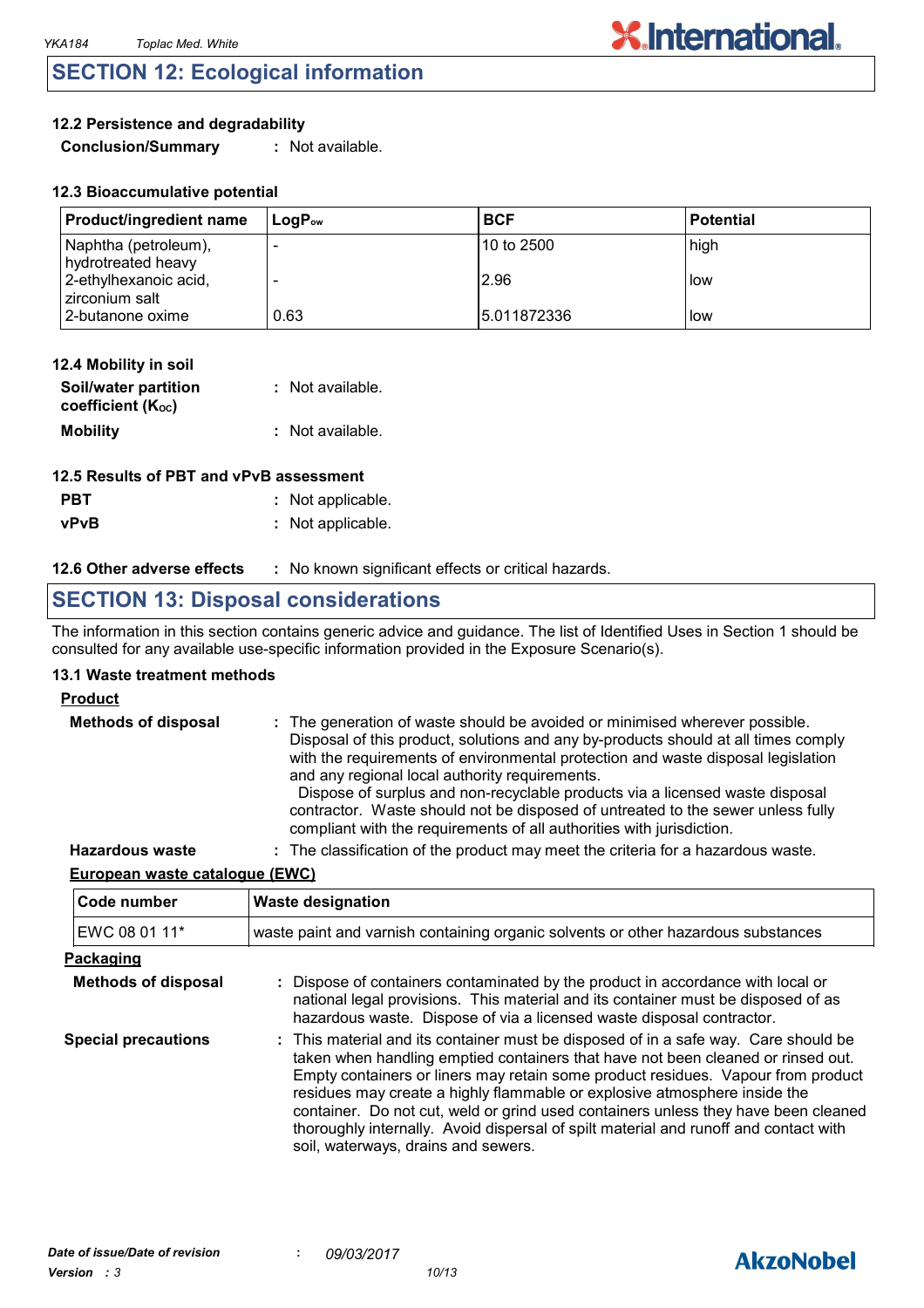# **SECTION 14: Transport information**

|                                    | <b>ADR/RID</b>                                               | <b>IMDG</b>   | <b>IATA</b>    |
|------------------------------------|--------------------------------------------------------------|---------------|----------------|
| 14.1 UN number                     | <b>UN1263</b>                                                | <b>UN1263</b> | <b>UN1263</b>  |
| 14.2 UN proper<br>shipping name    | <b>PAINT</b>                                                 | <b>PAINT</b>  | <b>PAINT</b>   |
| 14.3 Transport<br>hazard class(es) | 3                                                            | 3             | 3              |
| 14.4 Packing<br>group              | $\mathbf{III}$                                               | III           | $\mathbf{III}$ |
| 14.5<br>Environmental<br>hazards   | No.                                                          | No.           | No.            |
| <b>Additional</b><br>information   | <b>Special provisions</b><br>640 (E)<br>Tunnel code<br>(D/E) |               |                |

**IMDG Code Segregation group :** Not applicable.

**14.6 Special precautions for user Transport within user's premises:** always transport in closed containers that are **:** upright and secure. Ensure that persons transporting the product know what to do in the event of an accident or spillage.

| 14.7 Transport in bulk         | : Not available. |
|--------------------------------|------------------|
| according to Annex II of       |                  |
| <b>Marpol and the IBC Code</b> |                  |

**SECTION 15: Regulatory information**

**15.1 Safety, health and environmental regulations/legislation specific for the substance or mixture EU Regulation (EC) No. 1907/2006 (REACH)**

#### **Annex XIV - List of substances subject to authorisation**

#### **Annex XIV**

**Substances of very high concern**

None of the components are listed.

**Annex XVII - Restrictions : Not applicable. on the manufacture, placing on the market and use of certain dangerous substances, mixtures and articles**

#### **Other EU regulations**

**Europe inventory :** Not determined.

#### **Special packaging requirements**

**Containers to be fitted with child-resistant fastenings :** Not applicable.

# **AkzoNobel**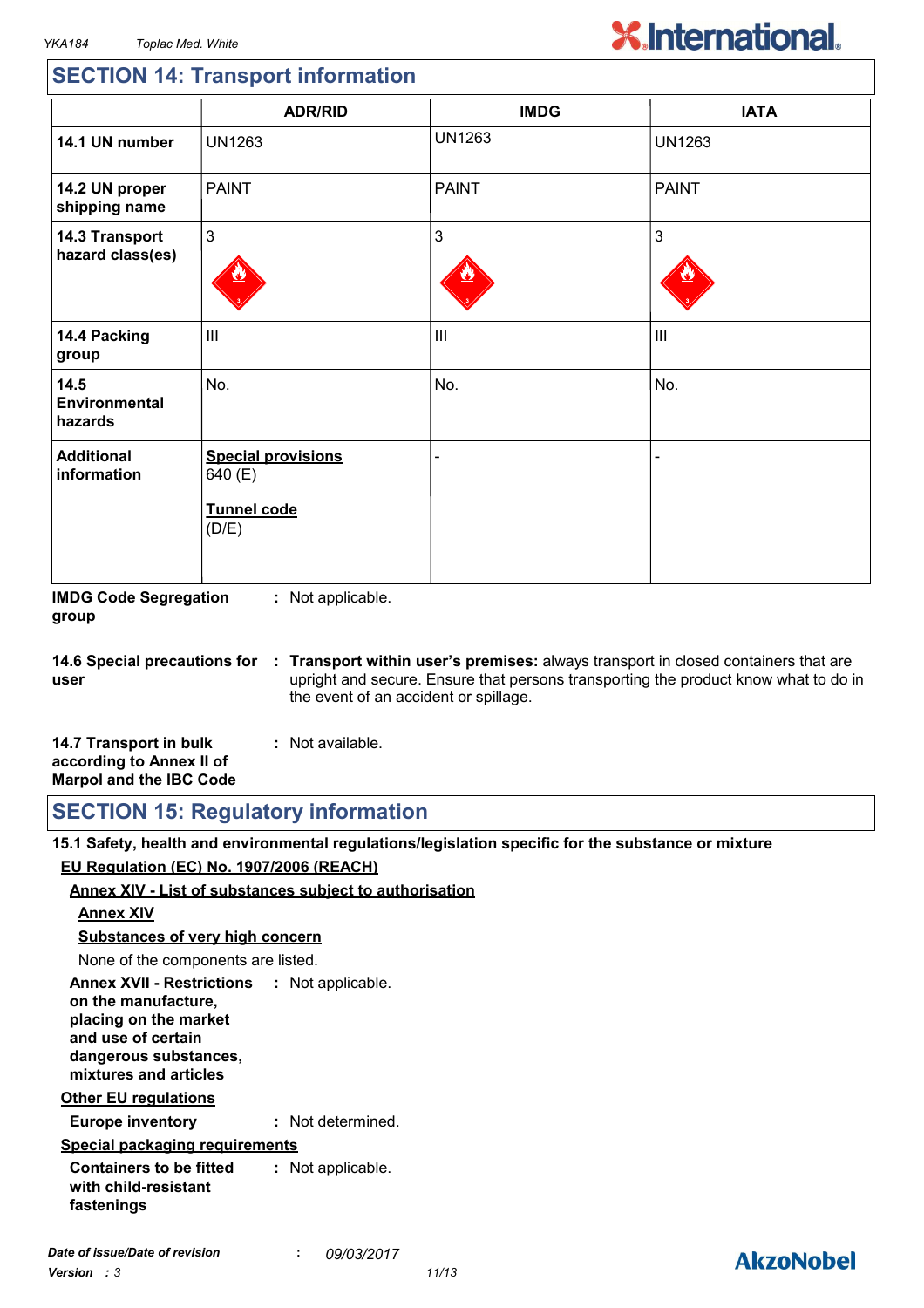# **SECTION 15: Regulatory information**

**Tactile warning of danger :** Not applicable.

| <b>Product/ingredient name</b>          | Carcinogenic<br>effects | Mutagenic effects | Developmental<br><b>effects</b>                            | <b>Fertility effects</b> |
|-----------------------------------------|-------------------------|-------------------|------------------------------------------------------------|--------------------------|
| 2-ethylhexanoic acid,<br>zirconium salt |                         |                   | Repr. 2, H361d<br>(Unborn child) (oral) (Fertility) (oral) | Repr. 2, H361f           |
| l 2-butanone oxime                      | Carc. 2, H351           |                   |                                                            |                          |

#### **Ozone depleting substances (1005/2009/EU)**

Not listed.

## **Prior Informed Consent (PIC) (649/2012/EU)**

Not listed.

## **National regulations**

**References :** Conforms to Regulation (EC) No. 1907/2006 (REACH), Annex II and Regulation (EC) No. 1272/2008 (CLP)

**15.2 Chemical safety :** No Chemical Safety Assessment has been carried out.

**assessment**

# **SECTION 16: Other information**

*Version : 3 12/13*

 $\nabla$  Indicates information that has changed from previously issued version.

| <b>Abbreviations and</b> | $:$ ATE = Acute Toxicity Estimate                                             |
|--------------------------|-------------------------------------------------------------------------------|
| acronyms                 | CLP = Classification, Labelling and Packaging Regulation [Regulation (EC) No. |
|                          | 1272/2008]                                                                    |
|                          | DMEL = Derived Minimal Effect Level                                           |
|                          | DNEL = Derived No Effect Level                                                |
|                          | EUH statement = CLP-specific Hazard statement                                 |
|                          | PBT = Persistent, Bioaccumulative and Toxic                                   |
|                          | PNEC = Predicted No Effect Concentration                                      |
|                          | <b>RRN = REACH Registration Number</b>                                        |
|                          | vPvB = Very Persistent and Very Bioaccumulative                               |

#### **Procedure used to derive the classification according to Regulation (EC) No. 1272/2008 [CLP/GHS]**

| Flam. Liq. 3, H226<br>Full text of abbreviated H<br>statements<br><b>Full text of classifications</b> | H226<br>H304<br>H312<br>H317<br>H318<br>H351<br>H361fd (Fertility and<br>Unborn child) (oral)                                                                                                          | On basis of test data<br>Flammable liquid and vapour.<br>May be fatal if swallowed and enters airways.<br>Harmful in contact with skin.<br>May cause an allergic skin reaction.<br>Causes serious eye damage.<br>Suspected of causing cancer.<br>Suspected of damaging fertility if swallowed. Suspected<br>of damaging the unborn child if swallowed.                                         |
|-------------------------------------------------------------------------------------------------------|--------------------------------------------------------------------------------------------------------------------------------------------------------------------------------------------------------|------------------------------------------------------------------------------------------------------------------------------------------------------------------------------------------------------------------------------------------------------------------------------------------------------------------------------------------------------------------------------------------------|
|                                                                                                       |                                                                                                                                                                                                        |                                                                                                                                                                                                                                                                                                                                                                                                |
|                                                                                                       |                                                                                                                                                                                                        |                                                                                                                                                                                                                                                                                                                                                                                                |
| [CLP/GHS]                                                                                             | Acute Tox. 4, H312<br>Asp. Tox. 1, H304<br>Carc. 2, H351<br><b>EUH066</b><br>Eye Dam. 1, H318<br>Flam. Liq. 3, H226<br>Repr. 2, H361fd<br>(Fertility and Unborn<br>child) (oral)<br>Skin Sens. 1, H317 | <b>ACUTE TOXICITY (dermal) - Category 4</b><br><b>ASPIRATION HAZARD - Category 1</b><br><b>CARCINOGENICITY - Category 2</b><br>Repeated exposure may cause skin dryness or cracking.<br>SERIOUS EYE DAMAGE/ EYE IRRITATION - Category<br><b>FLAMMABLE LIQUIDS - Category 3</b><br>TOXIC TO REPRODUCTION (Fertility and Unborn child)<br>(oral) - Category 2<br>SKIN SENSITIZATION - Category 1 |
| Date of printing                                                                                      | : 09/03/2017                                                                                                                                                                                           |                                                                                                                                                                                                                                                                                                                                                                                                |
| Date of issue/ Date of<br>revision                                                                    | : 09/03/2017                                                                                                                                                                                           |                                                                                                                                                                                                                                                                                                                                                                                                |
| Date of issue/Date of revision                                                                        | 09/03/2017                                                                                                                                                                                             | AkzoNobel                                                                                                                                                                                                                                                                                                                                                                                      |